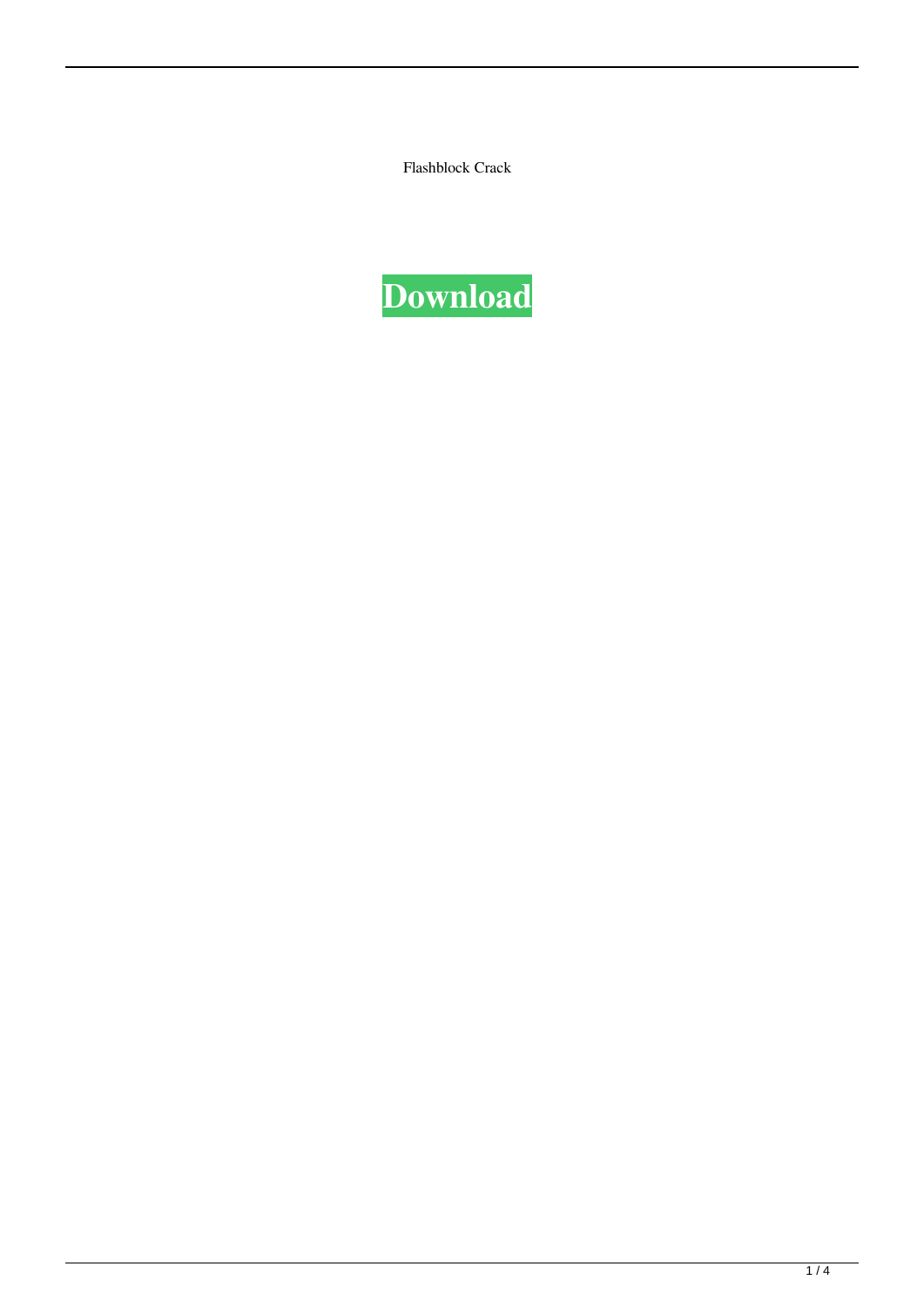## **Flashblock Crack+ Free Download 2022**

block flash on the page you're currently viewing optionally block adobe's content optionally block javascript from sites optionally block the pop-up It is available for Firefox and IceWeasel, and since it works properly inside Tor, it should work on your Linux Mint installation, too. A: There is no such thing as html5 video, but there is html5 video support, so this just lets you block html5 video but will not prevent you from accessing that content on the page. Firefox does not support Silverlight or Shockwave, so if you try to access that video content it will just fail. You can have too much of a good thing. We knew that when we built the Doubledealer, a miniature 3D printer that could also print out nails with embedded sensors. But we're still surprised by just how crazy that design is. That's why we've got a new story this week from Sandy Smith of the Wall Street Journal. As Smith tells it, he was fascinated by the story of the person who claimed to build his own artificial limb and tried to sue the federal government for not letting him out of prison fast enough to use the limb. Smith followed up with that person, as well as the company that made the limb, and the story blew up into a big debate about the civil liberties of prisoners, the ability of the government to keep people in prison, and the fact that not only do prisons house people who committed nonviolent crimes, but who also commit additional violent crimes after they are released. Smith calls the eventual settlement, which stopped the federal government from forcibly moving the prisoner and did not require him to be released, the last nail in the coffin of what he calls a "Prisoner's Bill of Rights." Smith also tells a couple of other interesting stories, including the creation of the first 3D-printed glasses, which led to the creation of the glasses that you can see on this piece of printing equipment. And after the glasses hit the market, the medical community realized that they could help the visually impaired. The point is, it's a long time between now and the first 3D-printed glasses for consumer purchase. And that's a good thing, because it lets us go back and admire the problems that led to the creation of 3D printing. And that is what we're doing this week: Looking at the things that came before. The podcast: A

### **Flashblock Crack+ Free**

Block HTML5 and Silverlight content Browser Compatibility: Firefox 3.6-17.0 Price: Free Size: 2.21 MB \* \* \* # Chapter 10: Working with PDF Documents PDF files are still a popular choice for storing documents online. It is a highly compressed form of pages that can be opened using Adobe Reader. There are good reasons for its wide usage—PDF files are lightweight, easy to create, highly secure, and often easy to edit. However, the format has some drawbacks that cause issues for some users, especially with the standard versions. For instance, it is highly recommended to run the actual PDF file or you might encounter issues in compatibility. It is also difficult to manipulate pictures in the document, because they are embedded in the file. For this reason, some websites tend to automatically convert PDF files to a more commonly used format, which makes it easier for users to read them. The most common choice is to convert them to JPEG. The main reason is to facilitate the reading of the documents, since images are the best alternative to use text in a PDF document. As for security, this might be the most important concern. The most commonly used conversion option tends to convert the entire PDF file into images, which can cause other issues if you use Adobe Reader to open them. Therefore, it is highly recommended to keep images from the original document separately and link them to the JPEG document. Since the main function of the process is to link images to text, it is important to extract the images, because you can do so with ImageMagic and many other popular tools. Nevertheless, this task is much easier to do manually, as you are given the full control of the text. Since it can be a tedious process, the best option is to use a third-party solution that automates this process. The search functionality for both PDF and XPS documents is easy to use, as they are not as bulky as the other formats. In addition, the documents are easy to share with other devices like mobile phones. # XPS The XPS document format allows you to create a file that can be read by Microsoft Word, which is important for users that need to create documents and keep them in various formats. However, it is less commonly used compared to other formats like Word and RTF. It is considered as one of the best options for Microsoft Office 2010 users, and 77a5ca646e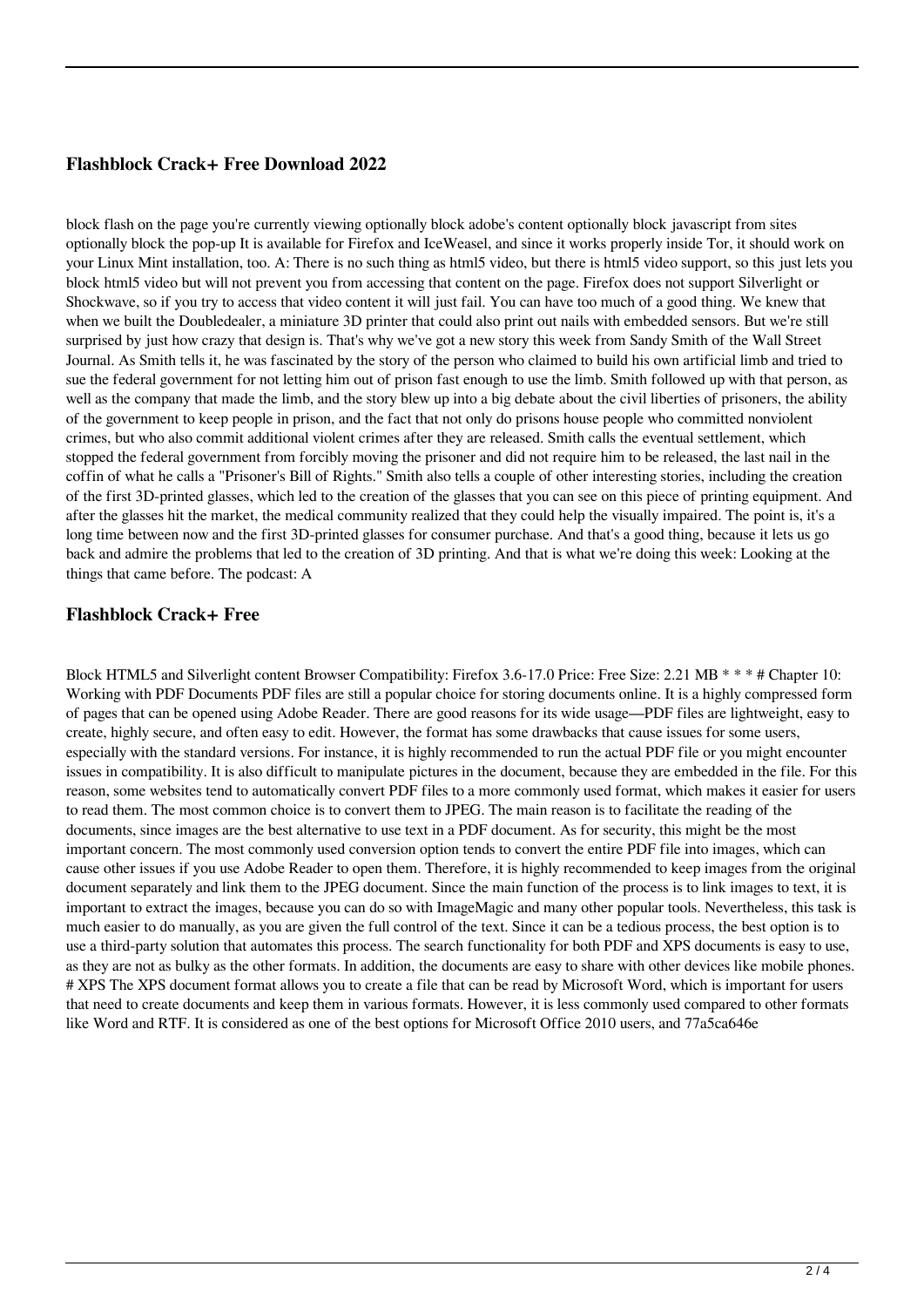## **Flashblock Free Download [32|64bit]**

- Let's you block Flash, Flash-based content (including videos and other multimedia) - Blends seamlessly into Firefox's streamed interface - Add your own URLs to be whitelisted - Gives you the ability to whitelist websites - You can even block Macromedia Flash videos - A discreet extension, your privacy is not invaded by third parties - Easily customizable for added flexibilityCity of Flint is suing California-based Vivint, alleging that its business practices have defrauded the city out of more than \$7.2 million in rebate money that was intended for low-income Flint homeowners. The lawsuit was filed in late December and charges that the company's business practices were designed to "defraud and cheat" the city of funding for affordable housing and have cost the city hundreds of thousands of dollars in rebates. Vivint operates urban homes that offer residents a "smart" home security system and energy-saving features like LED lighting. "They were the company that approached us and was the one that we worked with initially," a source close to the process said. Flint officials have expressed concern for months that Vivint has not been providing residents the same rebates that other companies have offered to Flint, leading to the lawsuit. But Vivint said in a statement it is ready to defend itself in court. "As we have said repeatedly, we are committed to the well-being of Flint's residents and to working with the city to help mitigate the damage to the public health and safety," the statement reads. "We are committed to the well-being of Flint's residents and to working with the city to help mitigate the damage to the public health and safety." — Statement from Vivint The lawsuit also claims that Vivint has been slow to turn over records the city has requested about Vivint's business practices. The records request was made by City Attorney Samantha Harris during the course of her review of the Flint rebate process. The lawsuit states that the city has been notified of the requests, but they have not yet been fulfilled. "The documentation we have obtained indicates that the city's complaint is true," said Steve Fried, an attorney who has been working with the city to obtain the records. The documents the lawsuit cites include a confidential e-mail between a Vivint employee and a

## **What's New In?**

And finally, a great extension to help you on Firefox. It has many other additional features to help you with the web browsing experience. Advertisement Ask HN: Which jobs are impossible? - skbohra123 There are many jobs that are impossible, and many that are impossible until the technology is good enough. What job is impossible now? Also, what is the best way to be the first person to do it?  $====$  tptacek Among software developers, making the web a 100% client-side environment is pretty much completely impossible. We will probably get there eventually, but it's a thing we have been trying for, oh, 20 years, and will probably continue to be trying for another 10 or so. ~~~ skbohra123 It is sad that it is possible that some technology will be impossible to do before it is available. One of the things I think about is that we all can have a lot of aspirations and dreams about what we could achieve if we had sufficient time and resources available, but this is true for all things. So, I think there is a small difference between what we could achieve with current technologies, and the rest of what is possible. But, there is no difference between what is impossible, and what we could not do because we are not able to invest enough of our time, or our resources, or our energy to do it. ------ steveklabnik I think the number one thing we can all think about that will likely be impossible is to create consciousness in a machine. ~~~ skbohra123 I think you are right. Though there are already people who argue that AI is coming, and I do not think so. AI and general intelligence is a very tricky problem. What would be the next big thing? Probably, having a home, having food, and having a place to sleep. ~~~ steveklabnik Let's say that, we could have a machine that could pass a basic Turing test. ------ patio11 There are many jobs that are impossible, and many that are impossible until the technology is good enough.\_ You can buy one for a penny. ~~~ skbohra123 Actually, I used to be one of those people. But then I realized that it is a luxury that is only useful for a very small number of people. However, your suggestion to buy a lot of them, is very interesting. I wonder what would be the best way to use them? For example, a twitter for every user so that people can see what they have to say, and reply to them.  $\sim\sim$  patio11 They